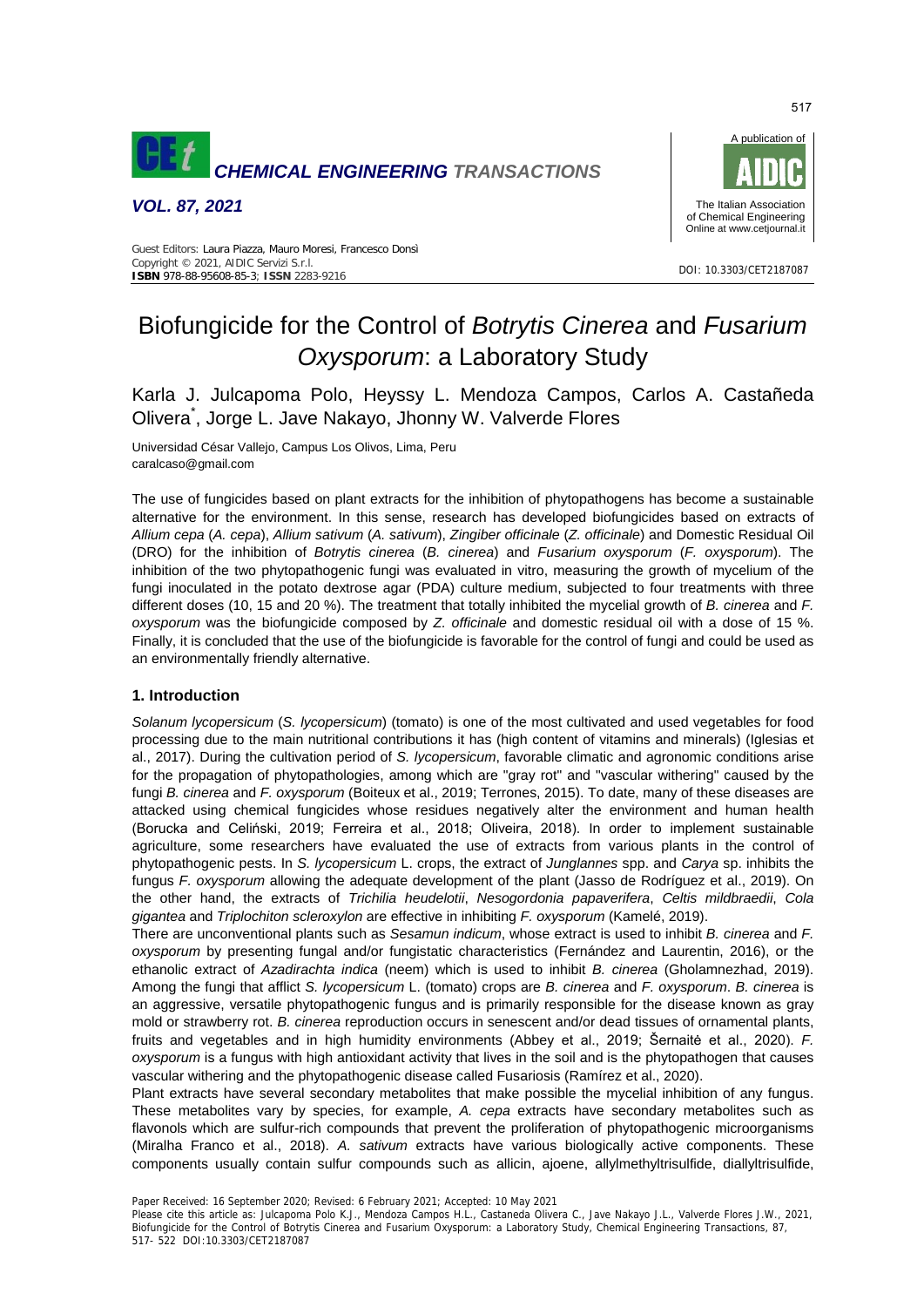diallyldisulfide, saponins, flavonoids, among other compounds that inhibit the growth of fungi and bacteria (De Falco et al., 2018; Fufa, 2019; Liaqat et al., 2019). On the other hand, the extracts of *Z. officinale* are composed mainly of oxygenated monoterpenes such as citral, ethyl ether verbenil, geranic acid, artemiseole, among other compounds that allow the inhibition of various fungi and phytopathogenic bacteria (Hussein and Joo, 2018).

Currently, the development of phytopathogenic pests is a constant problem in the agricultural industry. This productive activity uses 85 % of the pesticides produced worldwide, and their excessive use causes severe damage to the soil composition and the taxonomy of plants and fruits. These damages are caused by the different chemical compounds present in the pesticides, which disperse rapidly in biotic (fauna and flora) and abiotic (air, soil and water) environments, altering their balance and presenting themselves as a threat to human health (del Puerto Rodríguez et al., 2014). Likewise, in the report "Soil contamination: a hidden reality", it is expressed that the global consumption of fertilizers reached 200 million tons in 2018; being Chile and the United States the consumer countries of 50% of the total (Rodríguez Eugenio et al., 2019).

The elaboration of biofungicides is a promising alternative to conventional fungicides. Therefore, the objective of this research was to evaluate the fungicidal activity of four biofungicides obtained from *A. cepa*, *A. sativum*, *Z. officinale* and domestic residual oil on *B. cinerea* and *F. oxysporum*.

# **2. Methodology**

### **2.1 Identification and isolation of fungi**

The fungi (*B. cinerea* and *F. oxysporum*) were isolated from leaves, fruits and stems of *S. lycopersicum* crops in the Kantu nursery, located in Lurin, Lima, Peru. Petri dishes with Potato Dextrose Agar were used for identification and isolation.

### **2.2 Obtaining the biofungicide**

Obtaining the biofungicide followed the manual "Antiamoebic and phytochemical screening of some Congolese medicinal plants" (Tona et al., 1998). For this, 3 Kg of each plant (*A. cepa*, *A. sativum* and *Z. officinale*) were disinfected with sodium hypochlorite and abundant distilled water, then dried and cut into small pieces and then liquefied separately. Each liquefied paste was deposited in glass containers adding 800 mL of 90 % ethanol, and then stored at 5 ºC. After 48 hours of refrigeration, the macerated products were filtered, stored in bottles and kept in an environment away from sunlight and at 20°C until they were used in the experimental tests (Figueroa Gualteros et al., 2019).

#### **2.3 Characterization of the fungi**

For the process of characterization of the fungi, *B. cinerea* and *F. oxysporum* cultures were submitted to a microscope, model Olimpus, with 400 X and 100 X magnification, and later images of the structures of each one of the phytopathogens were captured.

#### **2.4 In vitro antifungal activity test**

For the test of the antifungal activity the potato dextrose agar (PDA) culture medium was mixed with the biofungicides inside an Erlenmeyer of 250 mL. The different extracts were diluted in the culture medium in three different doses (Table 1).

*Table 1: Dosage of treatments´*

| Ν° | Treatments            |    | Dose $(\%)$ |    |  |  |  |  |
|----|-----------------------|----|-------------|----|--|--|--|--|
|    | Biofungicide 1 (BIO1) | 10 | 15          | 20 |  |  |  |  |
| 2  | Biofungicide 2 (BIO2) | 10 | 15          | 20 |  |  |  |  |
| 3  | Biofungicide 3 (BIO3) | 10 | 15          | 20 |  |  |  |  |
| Δ  | Biofungicide 4 (BIO4) | 10 | 15          | 20 |  |  |  |  |

BIO1: *A. cepa* + DRO

BIO2: *A. sativum* + DRO

BIO3: *Z. officinale* + DRO

BIO4: *A. cepa* + *A. sativum* + *Z. officinale* + DRO

Subsequently, the diluted medium was distributed in Petri dishes according to the doses of the different treatments shown in Table 1, and incubated at a temperature of 25°C. After three days of incubation, the diameter of the mycelial growth (mm) of each fungus was measured using a digital vernier. Measurement was performed at three-day intervals during the twelve-day incubation, and all measurements obtained were

518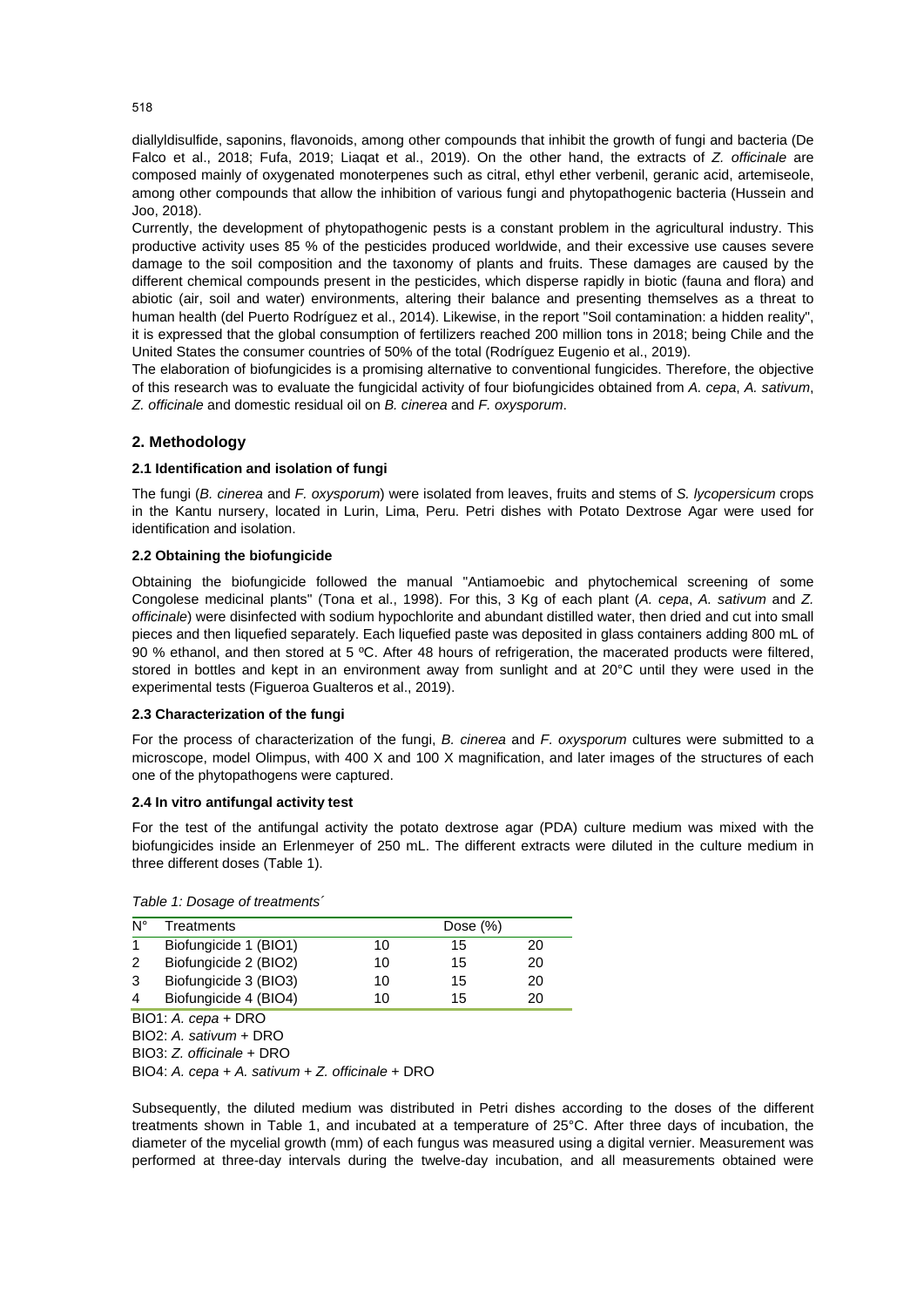inserted into a data collection format for further processing to determine the percentage of mycelial growth inhibition (Iglesias et al., 2017). The percentage mycelial growth inhibition was calculated according to equation 1 (Luksiene et al., 2020).

$$
ICM = \frac{CTT - CTE}{CTT} \times 100\%
$$
 (1)

From the equation, %ICM is the percentage of Mycelial Growth Inhibition, CTT the mycelial growth in the control treatment and CTE the mycelial growth in the evaluated treatment.

#### **3. Result and discussion**

## **3.1 Characterization of** *B. cinerea* **and** *F. oxysporum*

Figure 1 show the microscopic structure of the fungi *B. cinerea* and *F. oxysporum*, respectively.



*Figure 1: Imagen microscópica: a) B. cinerea y b) F. oxysporum*

Macroscopically, *B. cinerea* develops cottony colonies of variable pigmentation, from greyish white to greyish brown. In Figure 1-a, it was observed microscopically that the mycelium is constituted by partitioned, cylindrical hyphae (Latorre, 2004). On the other hand, *F. oxysporum* develops cottony colonies with white and violet pigmentation. In Figure 1-b, it was observed microscopically that the mycelium is constituted by Microconidia that have hyalines in ellipsoidal to cylindrical form that can be straight or curved (Latorre, 2004).

#### *3.2* **Mycelial inhibition of** *B. cinerea*

The percentages of *B. cinerea* inhibition are shown in Table 2. The biofungicide based on *Z. officinale* extract and DRO, achieved the total inhibition of the *B. cinerea* fungus at concentrations of 15 and 20 %. On the contrary, the less effective biofungicide was the one elaborated with *A. sativum* extract and DRO. The total inhibition carried out by the biofungicide based on *Z. officinale* and DRO was favorable due to the bioactive compounds of the extract such as gingerol, oxygenated monoterpenes, citral, etc (De Falco et al., 2018).

*Table 2: Inhibition of mycelial growth of B. cinerea from the beginning of treatment (day 3) to the end of treatment (day 12)*

|                  | Mycelial inhibition (%) |                |                |                 |                |                |                |                 |                |                |                |                 |
|------------------|-------------------------|----------------|----------------|-----------------|----------------|----------------|----------------|-----------------|----------------|----------------|----------------|-----------------|
| Treatments       | 10% dose                |                |                |                 | 15% dose       |                |                | 20% dose        |                |                |                |                 |
|                  | D <sub>3</sub>          | D <sub>6</sub> | D <sub>9</sub> | D <sub>12</sub> | D <sub>3</sub> | D <sub>6</sub> | D <sub>9</sub> | D <sub>12</sub> | D <sub>3</sub> | D <sub>6</sub> | D <sub>9</sub> | D <sub>12</sub> |
| BIO <sub>1</sub> | 98.57                   | 72.68          | 47.66          | 46.28           | 99.59          | 93.39          | 86.86          | 82.82           | 100            | 100            | 100            | 100             |
| BIO <sub>2</sub> | 92.78                   | 59.47          | 45.45          | 38.57           | 98.83          | 80.86          | 73.08          | 57.03           | 100            | 96.84          | 90.74          | 87.90           |
| BIO <sub>3</sub> | 100                     | 81.87          | 64.89          | 57.72           | 100            | 100            | 100            | 100             | 100            | 100            | 100            | 100             |
| BIO <sub>4</sub> | 93.84                   | 77.94          | 60.07          | 48.34           | 100            | 100            | 80.25          | 71.09           | 100            | 100            | 100            | 100             |

D3, D6, D9 y D12: day 3, day 6, day 9 y day 12, respectively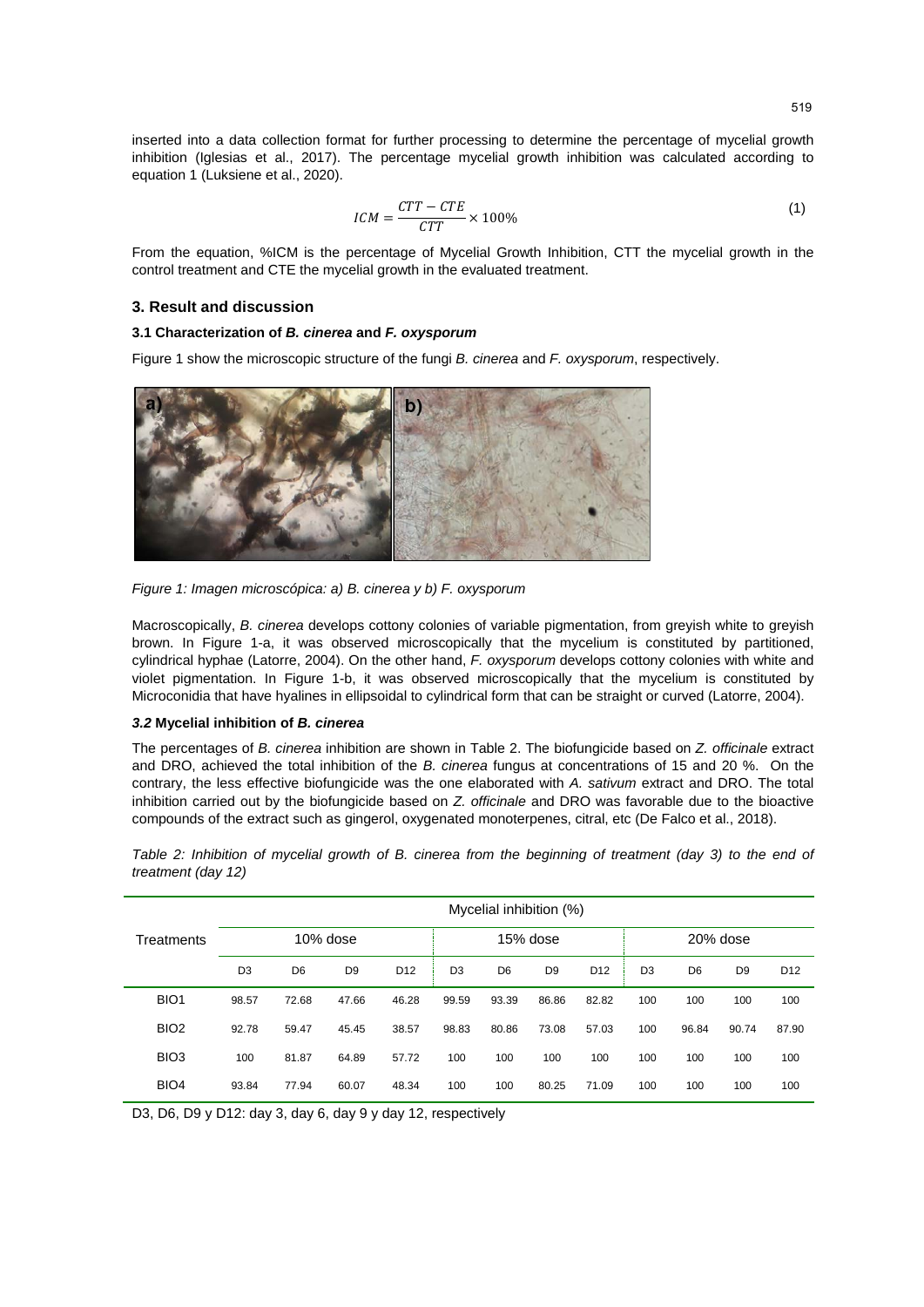From Table 2, with the 10% dose, the treatment that achieved the highest percentage of inhibition (57.72 %) of *B. cinerea* in the last day of incubation was the BIO3 (*Z. officinale* extract and DRO) since it presents secondary compounds that prevent the spread of *B. cinerea* fungus (Ferreira et al., 2018). On the other hand, with the 15% dose, the biofungicide that totally (100 %) inhibited the fungus was also the BIO3. This inhibition was carried out from the third day of incubation until the last day of experimentation as a result of citral, verbenyl ethyl ether, geranic acid, among other compounds belonging to the species of *Z. officinale* that totally inactivate the growth of phytopathogens (Hussein and Joo, 2018). In other works, the crude extract of *Z. officinale* managed to inhibit *B. cinerea* by 17.5% at a dose of 0.5% (Hussein and Joo, 2018). The difference in the percentages of inhibition could be associated to the incubation temperature of the plates submitted during the experimental development, since the extract of *Z. officinale* presents synergistic properties (Sacchi Sneha, 2016) that allow them to inhibit the mycelial growth of *B. cinerea* at low temperatures of 21 to 25°C (Ramírez et al., 2020).

In treatments with 20% dose, the biofungicide that did not achieve total inhibition of *B. cinerea* was the BIO2 (*A. sativum* extract and DRO) because the bioactive compounds of the species do not effectively intervene in the mycelial inhibition of *B. cinerea* (Chen et al., 2018). On the other hand, the three remaining biofungicides achieved a total inhibition of the fungus in mention from the first day of incubation. Other researchers used *Thymus* extract at a dose of 30%, and obtained *B. cinerea* mycelial inhibition results of less than 63% (Šernaitė et al., 2020). (Hapon et al., 2017; Rodríguez-Rodríguez et al., 2017) succeeded in inhibiting *B. cinerea* fungus by 65% and 84.3%, respectively, with extracts of *Citrus limonia* and *Larrea divaricata*.

#### *3.3* **Mycelial inhibition of** *F. oxysporum*

The percentages of *F. oxysporum* inhibition are shown in Table 3. The biofungicide based on *Z. officinale* extract and DRO, and the biofungicide composed of the three extracts and the DRO achieved total inhibition of the fungus with doses of 15 and 20%. On the contrary, the remaining biofungicides (*A. strain* + DRO and *A. sativum* + DRO) achieved the total inhibition of *F. oxysporum* only with the dose of 20%.

|                  | Mycelial inhibition (%) |                |                |                 |                |                |                |                 |                |                |                |                 |
|------------------|-------------------------|----------------|----------------|-----------------|----------------|----------------|----------------|-----------------|----------------|----------------|----------------|-----------------|
| Treatments       | Dose 10%                |                |                |                 | Dose 15%       |                |                |                 | Dose 20%       |                |                |                 |
|                  | D <sub>3</sub>          | D <sub>6</sub> | D <sub>9</sub> | D <sub>12</sub> | D <sub>3</sub> | D <sub>6</sub> | D <sub>9</sub> | D <sub>12</sub> | D <sub>3</sub> | D <sub>6</sub> | D <sub>9</sub> | D <sub>12</sub> |
| BIO <sub>1</sub> | 88.20                   | 71.04          | 61.80          | 53.54           | 100            | 91.51          | 89.52          | 87.96           | 100            | 100            | 100            | 100             |
| BIO <sub>2</sub> | 96.49                   | 85.66          | 75.30          | 71.83           | 100            | 93.07          | 91.10          | 88.06           | 100            | 100            | 100            | 100             |
| BIO <sub>3</sub> | 87.43                   | 76.04          | 67.65          | 64.89           | 100            | 100            | 100            | 100             | 100            | 100            | 100            | 100             |
| BIO <sub>4</sub> | 100                     | 93.41          | 90.28          | 85.61           | 100            | 100            | 100            | 100             | 100            | 100            | 100            | 100             |

*Table 3: Inhibition of mycelial growth of F. oxysporum from the beginning of treatment (day 3) to the end of treatment (day 12)*

D3, D6, D9 y D12: day 3, day 6, day 9 y day 12, respectively

In Table 3, the biofungicide that achieved the highest mycelial inhibition (85.61%) of *F. oxysporum*, at 10% doses, was BIO4 (*A. cepa* + *A. sativum* + *Z. officinale* + DRO) because it has organosulfurized components such as alkaloids, phenolic acids, flavonoids and gingerol that inhibit mycelial growth of the fungus (Miralha Franco et al., 2018). In other investigations, the authors were able to inhibit *F. oxysporum* by 58% from the seventh day of treatment with a 30% dose of *Syzygium aromaticum* oil (Faggiani et al., 2015).

Regarding the treatments BIO3 (*Z. officinale* + DRO) and BIO4 (*A. cepa* + *A. sativum* + *Z. officinale* + DRO), with doses of 15%, these biofungicides were effective in totally inhibiting the mycelial growth of *F. oxysporum* from the third day of incubation due to the action of its bioactive components such as citral, verbenyl ethyl ether, geranic acids and artemisiole (Gholamnezhad, 2019). In other works, *Juglans mollis* (4000 mg L-1), *Juglans microcarpa* (5000 mg L<sup>-1</sup>) and *Carya ovata* (5000 mg L<sup>-1</sup>) ethanolic extracts showed the highest antifungal effect against *F. oxysporum* (Jasso de Rodríguez et al., 2019). Already, for the treatments with doses of 20%, the total inhibition of *F. oxysporum* was observed from the third day of treatment. In other studies, panthropical plants such as *Oxalis barrelieri* L., *Stachytarpheta cayennensis* L. and *Euphorbia hirta* L. inhibited mycelial growth of *F. oxysporum* by 80 and 100%, with application doses of 1.25 to 20 mg L-1 (Mekam et al., 2019).

520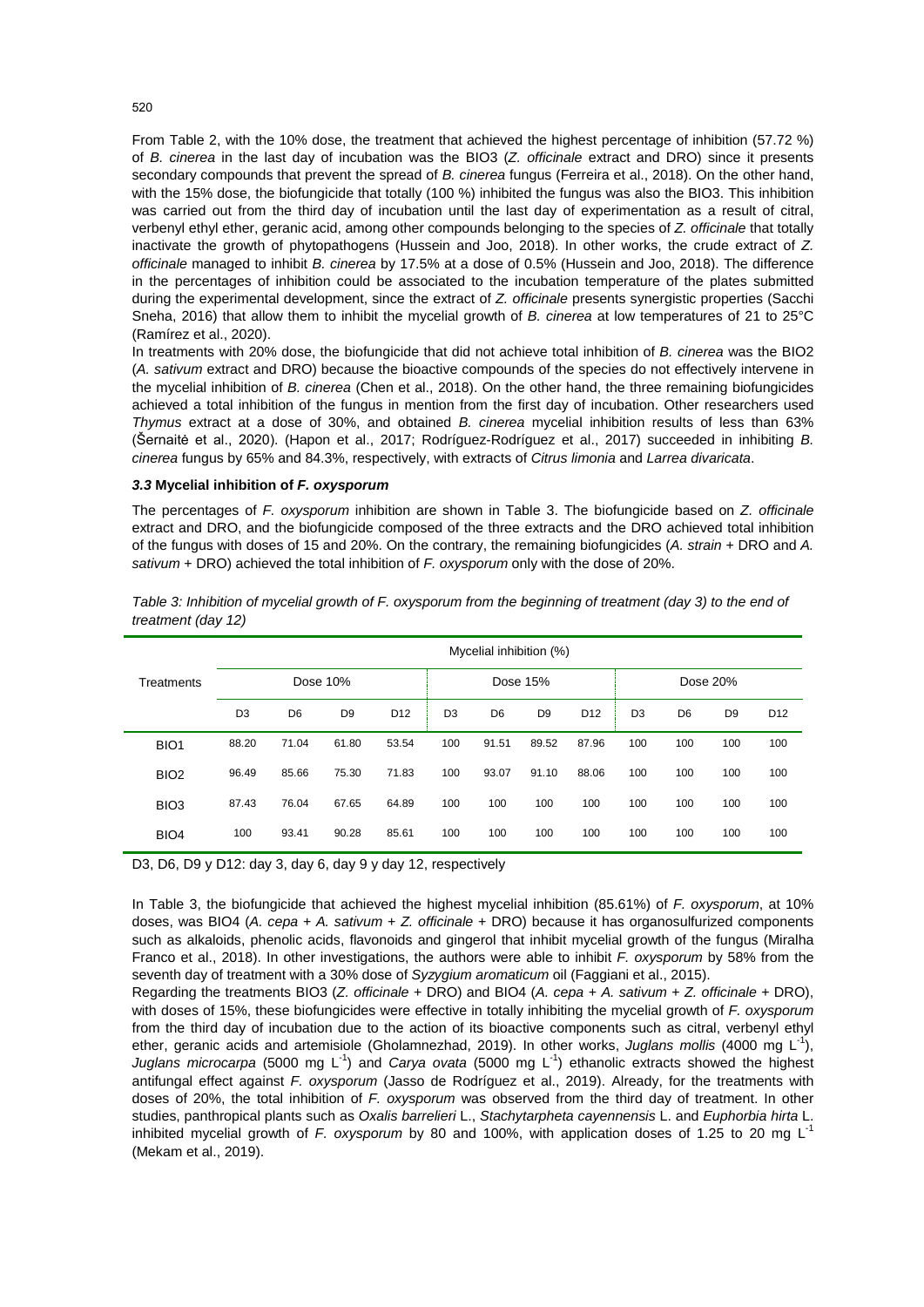The mycelial inhibition of *B. cinerea* and *F. oxysporum* was possible based on vegetable extracts and domestic residual oil, being an eco-friendly alternative to counteract phytopathogenic pests (Arici et al., 2019). The biologically active compounds of the plant extracts could provide new alternatives for the development of natural acaricides and fungicides that could be included as a set of strategies for an integrated pest management program in order to produce the least damage to the environment (Jasso de Rodríguez et al., 2019; Valdés-pérez et al., 2016).

#### **4. Conclusions**

The efficacy of biofungicides based on plant extracts (*A. cepa, A. sativum* and *Z. officinale*) and domestic residual oil for mycelial inhibition of *B. cinerea* and *F. oxysporum* was favorable, obtaining values of 85.08% and 91.88%, respectively. It was observed that the inhibition of *B. cinerea* and *F. oxysporum* fungi started from the third day of exposure, and the best results were found at the 15% dose of BIO3 and 20% of the other biofungicides, with inhibition values higher than 87.90%.

#### **Acknowledgments**

The authors are grateful to UCV (Universidad César Vallejo) for providing us with their laboratories for experimental development.

#### **References**

- Abbey, J.A., Percival, D., Abbey, Lord, Asiedu, S.K., Prithiviraj, B., Schilder, A., 2019. Biofungicides as alternative to synthetic fungicide control of grey mould (*Botrytis cinerea*)–prospects and challenges. Biocontrol Sci. Technol.
- Arici, S.E., Erdoğan, O., Tuncel, Z.N., 2019. Natural, environmental and practical biological control options for *Fusarium* wilt disease of carnation (*Fusarium oxysporum* f. sp. dianthi). Appl. Ecol. Environ. Res. 17, 15255–15265.
- Boiteux, J., Espino, M., Fernández, M.D.L.Á., Pizzuolo, P., Silva, M.F., 2019. Eco-friendly postharvest protection: *Larrea cuneifolia*-nades extract against botrytis cinerea. Rev. la Fac. Ciencias Agrar. 51, 427– 437.
- Borucka, M., Celiński, M., 2019. Thermal degradation and combustion behavior of antifungal pesticides: Triadimenol and tebuconazole. Chem. Eng. Trans. 77, 139–144.
- Chen, C., Liu, C.H., Cai, J., Zhang, W., Qi, W.L., Wang, Z., Liu, Z. Bin, Yang, Y., 2018. Broad-spectrum antimicrobial activity, chemical composition and mechanism of action of garlic (*Allium sativum*) extracts. Food Control 86, 117–125.
- De Falco, B., Bonanomi, G., Lanzotti, V., 2018. Dithiosulfinates and sulfoxides with antifungal activity from bulbs of *Allium sativum* L. var. Voghiera. Nat. Prod. Commun. 13, 1163–1166.
- Del Puerto Rodríguez, A.M., Suárez Tamayo, S., Palacio Estrada, D.E., 2014. Efectos de los plaguicidas sobre el ambiente y la salud. Rev. Cubana Hig. Epidemiol. 52, 372–387.
- Faggiani, E., Lombardo, P., Umpièrrez, N., Minteguiaga, M., Alves, P., Blanco, O., Guimaraens, A., Rodriguez, F., Pardo, H., Dellacasa, E., 2015. FUNGICIDAS BOTÁNICOS . Aceites esenciales de plantas nativas que controlan enfermedades de poscosecha de los cítricos. Rev. INIA No. 40, 52–56.
- Fernández, P., Laurentin, H., 2016. Efecto de extractos etanólicos de ajonjolí (*Sesamum indicum* L.) sobre *Fusarium oxysporum* f. sp. Sesami. Acta Agron. 65, 104–108.
- Ferreira, F.M.D., Hirooka, E.Y., Ferreira, F.D., Silva, M.V., Mossini, S.A.G., Machinski, M., 2018. Effect of *Zingiber officinale* roscoe essential oil in fungus control and deoxynivalenol production of *Fusarium graminearum* schwabe in vitro. Food Addit. Contam. - Part A Chem. Anal. Control. Expo. Risk Assess. 35, 2168–2174.
- Figueroa Gualteros, A.M., Castro Triviño, E.A., Castro Salazar, H.T., 2019. Efecto bioplaguicida de extractos vegetales para el control de *Spodoptera frugiperda* en el cultivo de maíz (*Zea mays*). Acta Biológica Colomb. 24, 58–66.
- Fufa, B.K., 2019. Anti-bacterial and Anti-fungal Properties of Garlic Extract ( *Allium sativum* ): A Review. Microbiol. Res. J. Int. 28, 1–5.
- Gholamnezhad, J., 2019. Effect of plant extracts on activity of some defense enzymes of apple fruit in interaction with *Botrytis cinerea*. J. Integr. Agric. 18, 115–123.
- Hapon, M., Boiteux, J., Fernadez, M., Lucero, G., Silva, M., Pizzuolo, P., 2017. Effect of phenolic compounds present in Argentinian plant extracts on mycelial growth of the plant pathogen *Botrytis cinerea* Pers. Phyton (B. Aires). 86, 270–277.